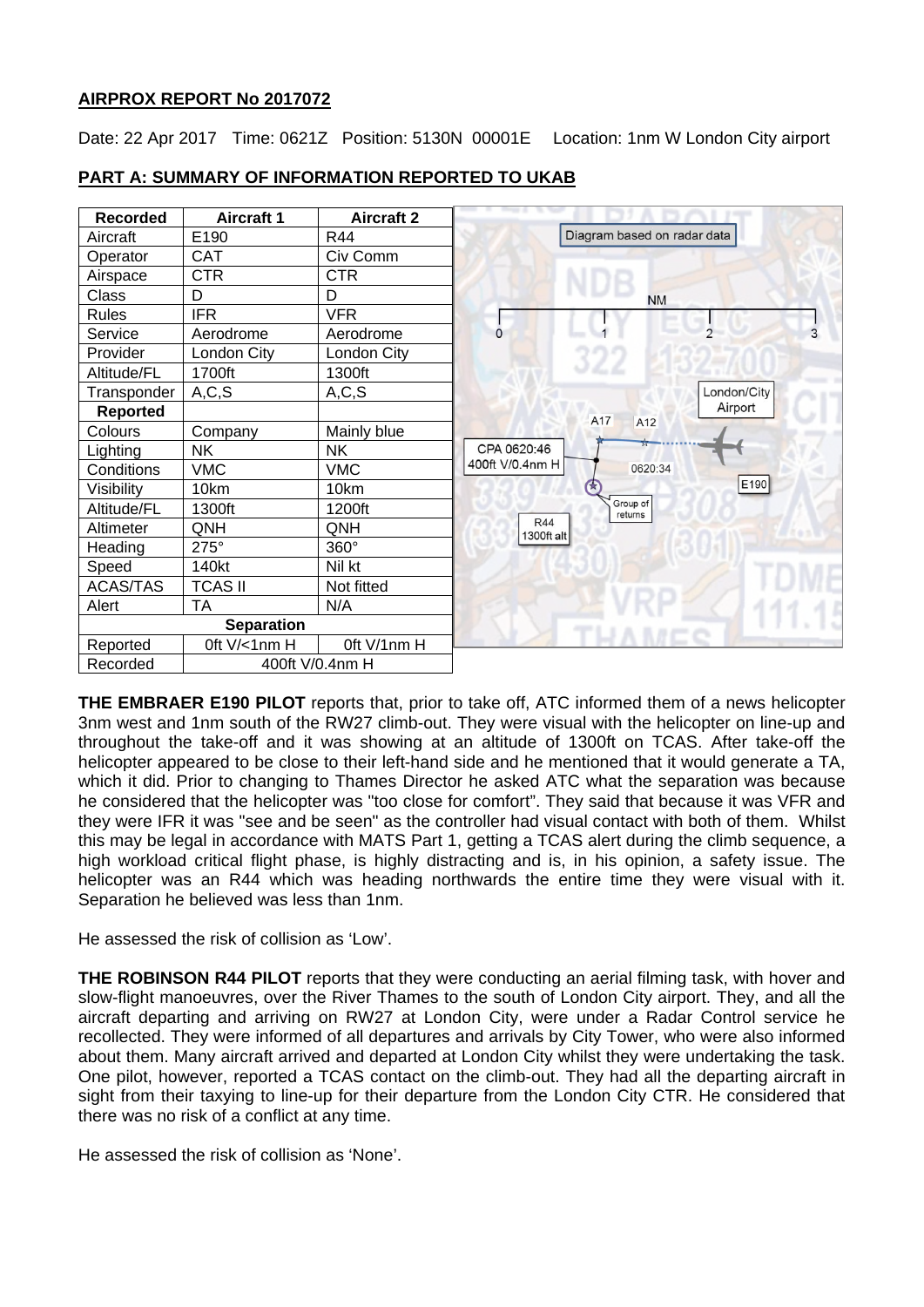**THE LONDON CITY AERODROME/GROUND CONTROLLER** reports that the E190 was lined up on RW27 awaiting take off clearance. He gave Traffic Information to the crew about a helicopter that was operating approximately 1nm south-west of the airport not above 1500ft. Traffic Information was also passed to the helicopter pilot about the departure. No standard separation existed or was required between the two flights because the helicopter pilot was operating under VFR and the E190 pilot was operating under IFR [in Class D airspace]. From a defensive controlling point of view, he was satisfied that the helicopter did not present a risk to his departures due to the fact that it was in the hover on a filming task and not moving towards the departure track of the E190. This was further mitigated by the fact that Traffic Information had been passed as per the rules for VFR/IFR integration inside Class D controlled airspace. One of the E190 crew queried just prior to frequency change what separation was being used between him and the helicopter? He replied "It's IFR/VFR, see and be seen and he was visual with both of you the whole time". He did not feel it appropriate at the time to explain separation rules/minima in Class D airspace, therefore he said nothing further.

He assessed the risk of collision as 'None'.

## **Factual Background**

The weather at London City was recorded as follows:

EGLC 220620Z AUTO 30007KT 280V340 9999 BKN017 OVC030 10/06 Q1029=

#### **Analysis and Investigation**

#### **CAA ATSI**

ATSI had access to reports from the pilots of the E190 and R44, and the air traffic controller involved. The local unit investigation was also obtained. The local area radar and radio recordings were also reviewed. Screenshots produced in this report are provided using recordings of the Swanwick MRT Radar. Levels indicated are in altitude. All times UTC.

The E190 (SSR code 0340), was an IFR flight routeing from London City. The E190 pilot was in receipt of an Aerodrome Control Service from London City Tower. The R44 (SSR code 7051), was a VFR flight on a local photographic detail. The R44 pilot was also in receipt of an Aerodrome Control Service from London City Tower.

The R44 pilot had been carrying out a photographic detail near the O2 Arena. At 0613:15 the R44 pilot made a request to the London City Aerodrome controller to move their task site to a new location, east of the O2 Arena, remaining to the south of the London City RW27 centreline; this was approved by the Aerodrome controller. The pilot of an inbound E190 at 4nm final for RW27, was advised about the R44 and instructed to remain north of the centreline in the event of a missed approach. The R44 pilot was advised about the landing E190.

At 0614:58 the pilot of the departing Airprox E190 requested taxi clearance.

At 0617:52 the R44 pilot was provided with Traffic Information about the E190 that was about to depart RW27, with the additional information that the traffic would turn north abeam the 'dome'. The R44 was instructed to remain no further north than their present position.

At 0618:16 the E190 pilot reported ready for departure and was instructed to line up for departure. Traffic Information about the R44 was passed to the E190 pilot at 0619:15, stating that the R44 was operating approximately 1.5nm southwest of the airport. The E190 pilot acknowledged the Traffic Information, and was then cleared for take-off.

At 0620:25 the E190 first appeared on the radar (Figure1). CPA occurred at 0620:47 (Figure 2), when there was 0.4nm laterally and 400ft vertically between the two aircraft.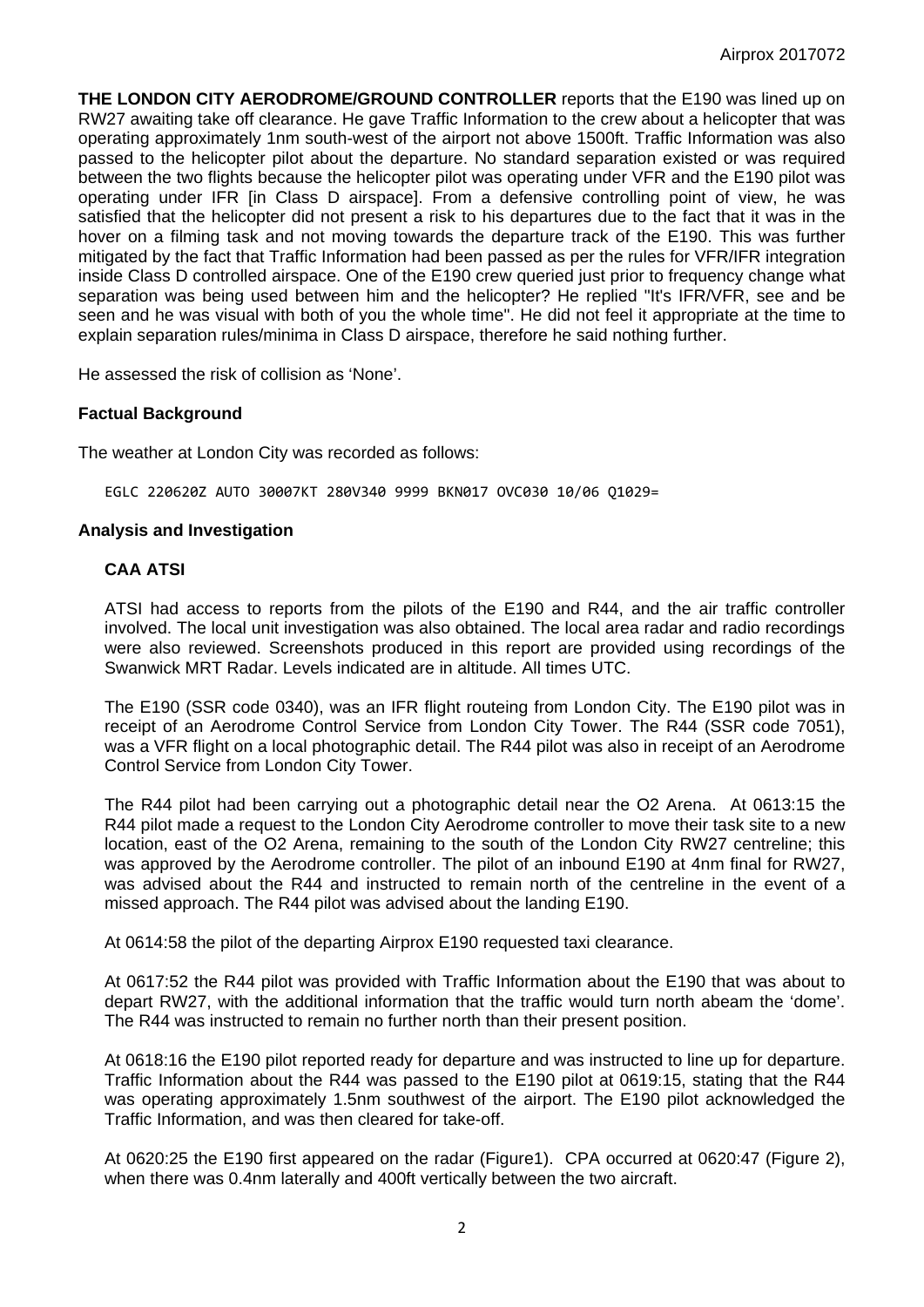

The pilot of the E190 reported that he considered the R44 "too close for comfort" on departure, but after querying the controller on the separation requirement stated "that'll do". The pilot of the E190 later filed the Airprox report.

The London City Aerodrome controller was providing an Aerodrome Control Service in Class D airspace. There is no requirement to separate VFR and IFR aircraft but Traffic Information shall be passed both generically, to enable aircraft to position with other aircraft, and specifically, appropriate to their stage of flight and the risk of collision. The Aerodrome controller was visual with both aircraft throughout and took controlling action to restrict the positioning of the R44 with regard to the climb-out from RW27. Mutual Traffic Information was passed as required.

Radar analysis of the R44 track during the occurrence revealed that the aircraft had a negligible ground speed, suggesting the R44 was hovering at the location at 1300ft, as indeed it had been in the minutes leading up to the occurrence report.

The R44 pilot reported being visual with London City Airport and the departing E190 throughout the occurrence.

Figure 3 depicts London City Airport and the O2 arena (or 'Dome') and the approximate position of the R44 when the E190 departed.



**UKAB Secretariat**

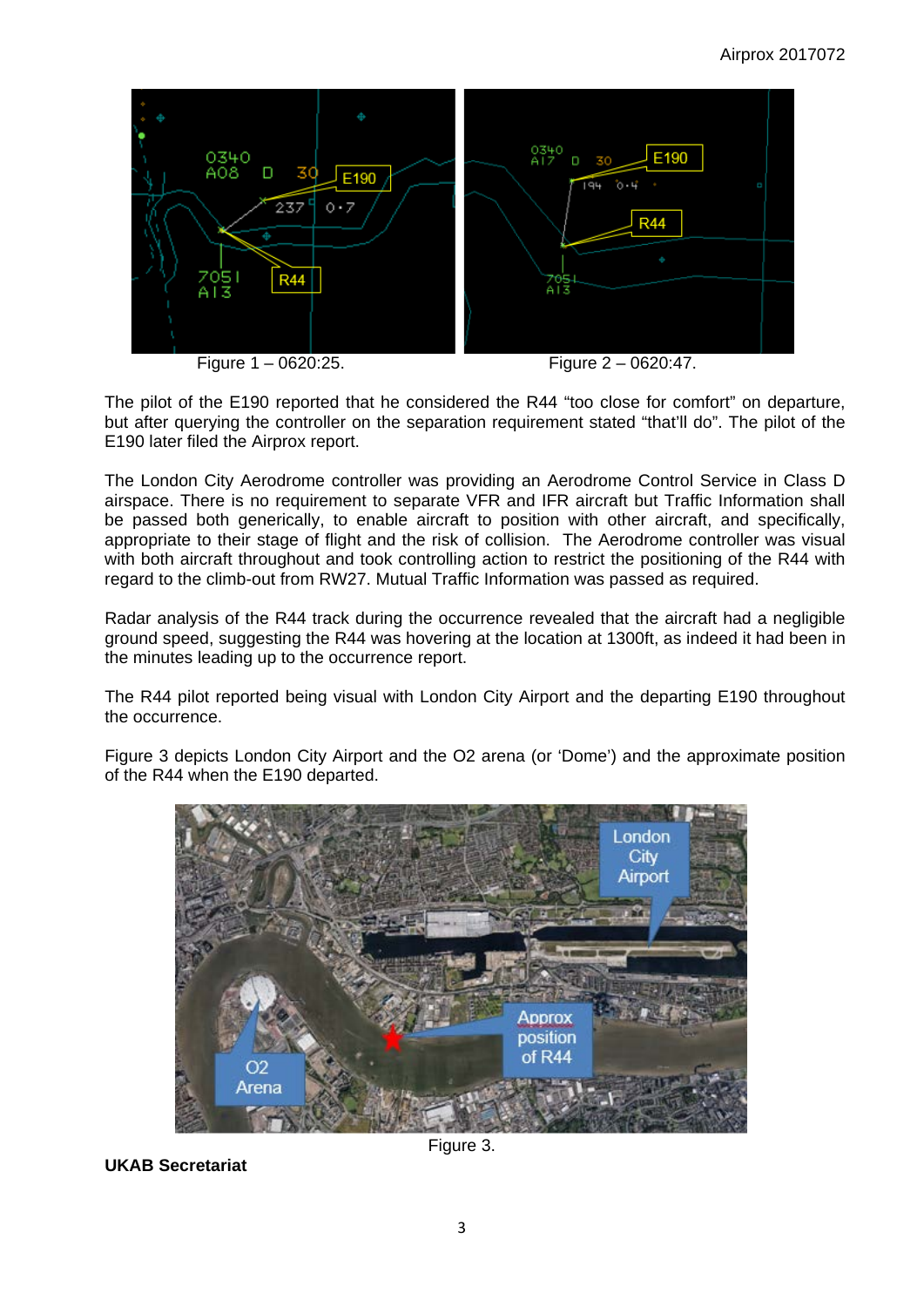The E190 and R44 pilots shared an equal responsibility for collision avoidance and not to operate in such proximity to other aircraft as to create a collision hazard<sup>[1](#page-3-0)</sup>. An aircraft operated on or in the vicinity of an aerodrome shall conform with or avoid the pattern of traffic formed by other aircraft in operation[2.](#page-3-1) On this occasion both pilots had the other aircraft in sight throughout.

The UK AIP<sup>[3](#page-3-2)</sup> states the Air Traffic Control responsibilities for separation in Class D Controlled Airspace. For IFR flights: *'Separation [is] provided between all IFR flights by ATC. Traffic information [is] provided on VFR flights and traffic avoidance advice on request.'* For VFR flights: *'ATC separation [is] not provided. Traffic information [is] provided on IFR flights and other VFR flights; traffic avoidance advice on request'.* 

These requirements are also stated in the Manual of Air Traffic Services Part 1[4,](#page-3-3) which additionally states: *'However, ATC has a responsibility to prevent collisions between known flights and to maintain a safe, orderly and expeditious flow of traffic. This objective is met by passing sufficient traffic information and instructions to assist pilots to 'see and avoid' each other'*.

## **Summary**

An Airprox was reported when an E190 and an R44 flew into proximity in Class D airspace at 0621 on Saturday 22<sup>nd</sup> April 2017. The E190 pilot was operating under IFR in VMC, the R44 pilot was operating under VFR in VMC. Both pilots were in receipt of an Aerodrome Control Service from London City. They had been issued with Traffic Information about their respective flights and had been visual with each other throughout. The Aerodrome controller had also been visual with the two aircraft. The minimum separation was recorded as 400ft vertically and 0.4nm horizontally.

## **PART B: SUMMARY OF THE BOARD'S DISCUSSIONS**

Information available included reports from both pilots, the controller concerned, area radar and RTF recordings and reports from the appropriate ATC and operating authorities.

The Board noted that both the R44 and E190 pilots were in receipt of an Aerodrome Control Service within Class D airspace of the London City CTR. The R44 pilot was carrying out a filming task within the London City CTR under VFR. The E190 was departing on an IFR clearance from RW27. At the time of the Airprox the R44 pilot was operating southwest of the airfield, east of the O2 at 1300ft. He was informed about the imminent departure of the E190 that would be routing to turn north abeam the O2 Dome and was instructed not to proceed any further north than his present position. The R44 confirmed that he had been visual with the E190 throughout its departure.

After the E190 pilot had been cleared to line up on RW27 he had been issued with Traffic Information about the R44 operating about 1.5nm southwest of the airport. This call was acknowledged by the E190 pilot. The Board noted that E190 pilot stated in his report that he had been visual with the R44 and had seen it on TCAS indicating 1300ft. He had maintained visual contact with the R44 throughout his departure and climb-out.

Noting that the E190 pilot had commented about being too close to the R44 during his departure, and had queried what separation was being applied by ATC, some members wondered whether the E190 pilot was fully aware of the ATC procedures for controlling VFR and IFR flights in Class D airspace, although he had stated in his report that he was aware of MATS Part 1 ATC procedures. In this incident, following Traffic Information from ATC, the E190 pilot had been aware of the position and intentions of the R44 prior to taking off. The Board opined had he considered that there had been a safety consideration he could have requested either that the controller instruct the R44 pilot to hold further away from the departure path, or he could have delayed his departure until the R44 pilot had finished his task and had vacated the area. In short, it was within the E190 pilot's gift not to depart

 $\overline{a}$ 

<span id="page-3-0"></span><sup>1</sup> SERA.3205 Proximity.

<span id="page-3-3"></span><span id="page-3-2"></span><span id="page-3-1"></span><sup>2</sup> SERA.3225 Operation on and in the Vicinity of an Aerodrome.